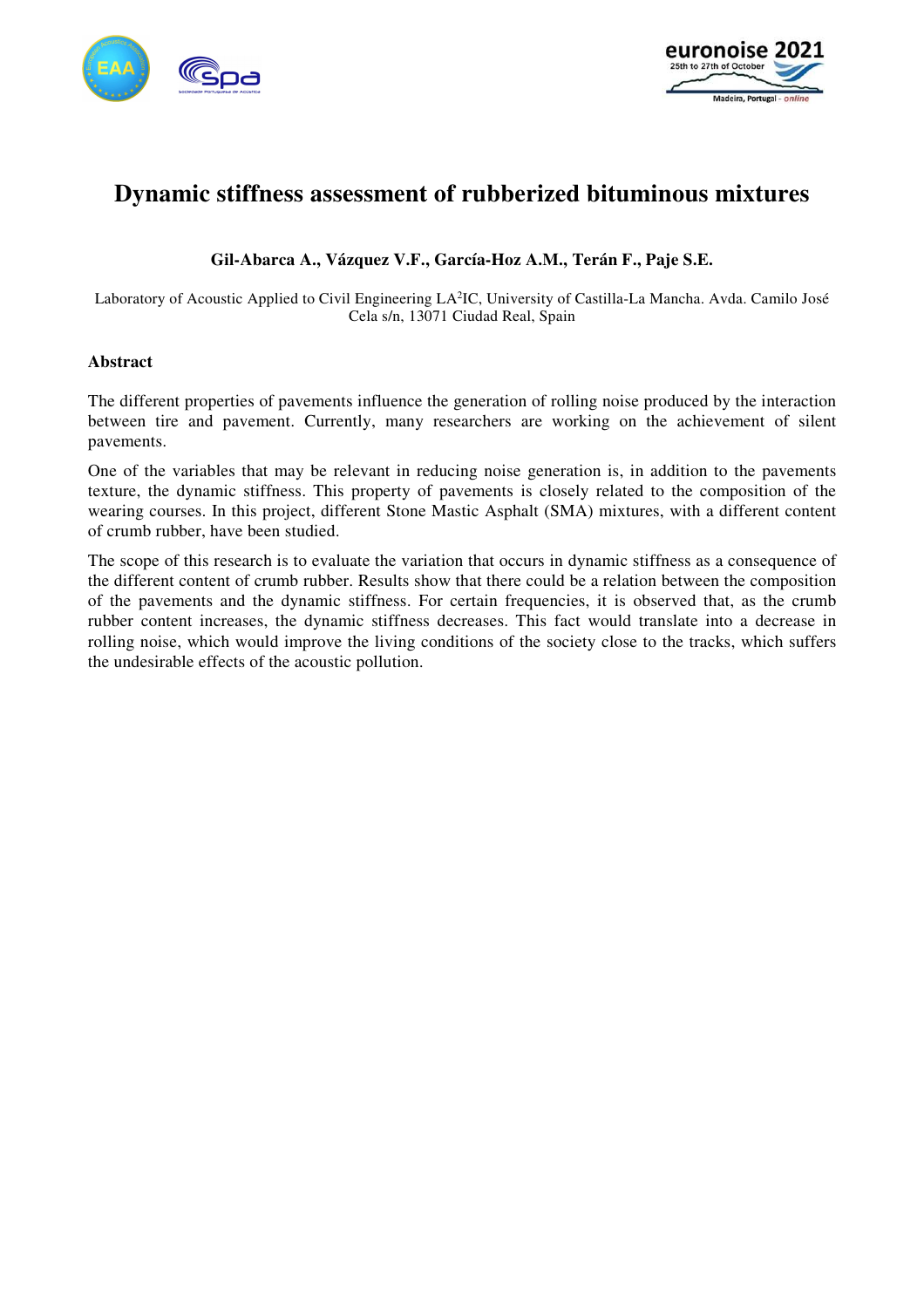



## **1. Introduction**

The noise generated by the rolling is an issue that causes concern in the road environment. In order to mitigate it, different strategies can be considered focused on the study of the mechanisms of noise generation itself.

Dynamic stiffness is one of the factors that contribute to the greater or lesser generation of noise. In recent decades, experimentation has begun with the use of certain special components in asphalt mixtures, such as polymers or crumb rubber, which could have the ability to reduce noise levels. This study will focus on the dynamic stiffness of different reference mixtures with different crumb rubber content. The use of this recycled material, being more flexible, could reduce the stiffness of the pavement and, consequently, the noise generated by the interaction between the tire and the pavement would be lower.

No less relevant in relation to noise reduction is texture. Those pavements with small aggregation sizes will have a smoother texture and, consequently, will produce less noise against impacts and vibrations.

However, the above variables, even though they are the main ones in this study, are not the only ones that have an influence on rolling noise. Other influencing factors to be mentioned are the state of aggregation of the mixtures, the temperature, the bituminous mixture itself or the absorption.

## **2. Mixtures studied**

In this work, asphalt mixtures of the SMA 8 (Stone Mastic Asphalt) type have been studied. Different samples of SMA, attending to their different content in crumb rubber, were tested.

The different reference mixtures were tested by packages of four samples with the same dimensions and characteristics. Five different types of mixtures have been studied, whose content in crumb rubber is detailed in Table 1.

| Mixture     | % of Crumb Rubber |  |  |
|-------------|-------------------|--|--|
| Reference 1 | 0.3               |  |  |
| Reference 2 | 0.5               |  |  |
| Reference 3 |                   |  |  |
| Reference 4 | 1.5               |  |  |
| Reference 5 |                   |  |  |

**Table 1** - Crumb rubber content of the reference mixtures.

The aim of this study is to analyze the existing relation, if any, between the dynamic stiffness of the test mixtures and the different content of crumb rubber.

Likewise, and in a complementary way for the surface characterization of these mixtures, the texture of each of them has been analyzed.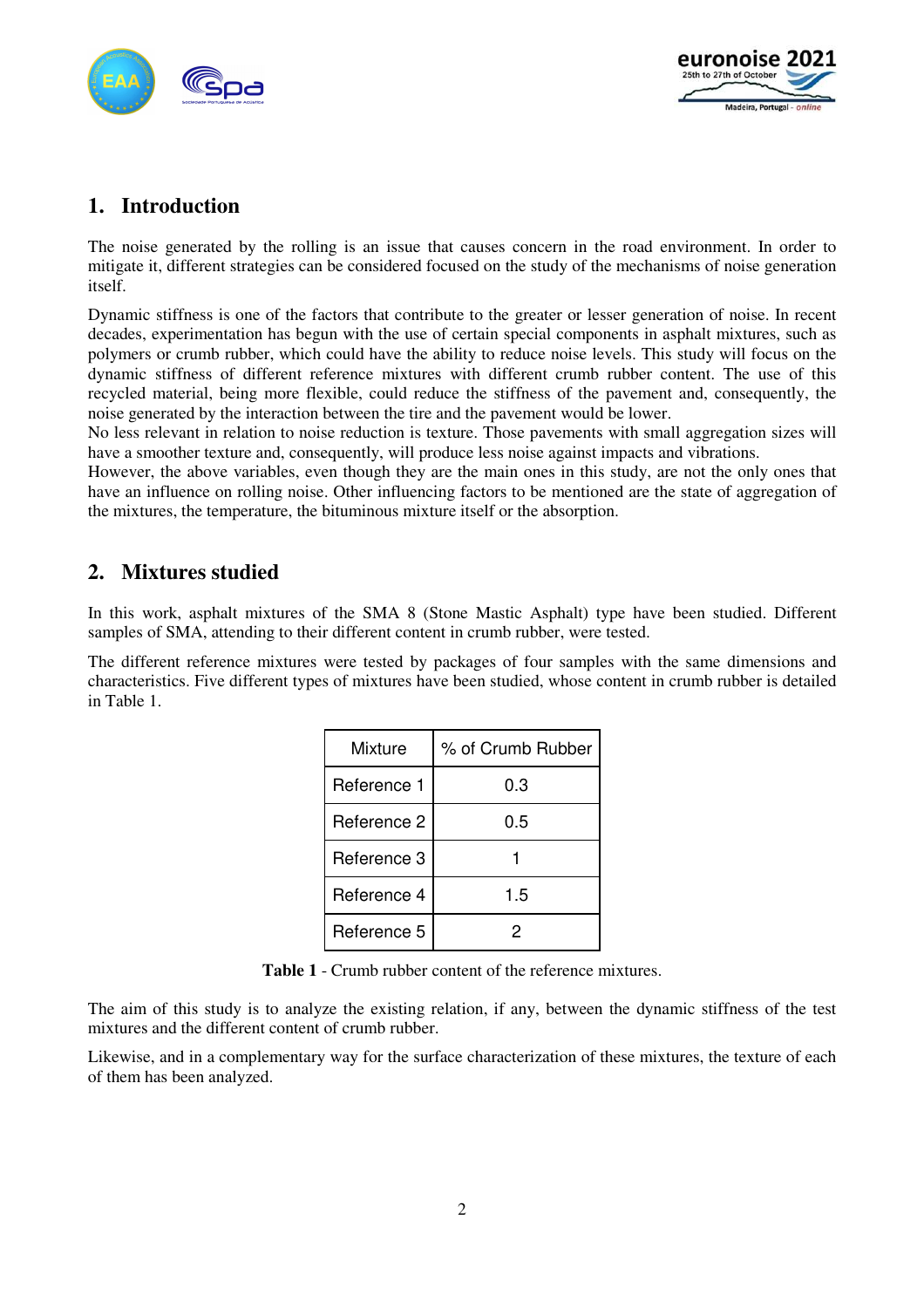

# **3. Methodology**

The characterization carried out on the SMA mixtures has consisted of conducting dynamic stiffness and texture tests using the following pavement surface characterization equipment: the vibration exciter, for measuring the dynamic stiffness; and a laser profilometer, for the texture, respectively.

#### **3.1. Experimental set up of the dynamic stiffness**

The dynamic stiffness measurements have been carried out in the laboratory, on samples and in accordance with the Non-Resonant method.

The experimental methodology used to measure the dynamic stiffness is composed of a vibration exciter, commonly called "shaker", and an impedance head that is in contact with the upper face of the mixture, on which the measurements are made. The contact between the head and the sample is made by means of a 14 mm circular plate fixed to the surface.

This device measures the applied force and the displacement produced on the sample surface. The force and motion signals are recorded by a multi-analyzer equipment and, by means of the Fast Fourier Transform (FFT), the dynamic stiffness spectra are reproduced. Said measure of dynamic stiffness will indicate the ability of the mixture to resist movement when a certain force is applied to it.

To carry out the dynamic stiffness tests, the samples have been placed on a concrete floor and, in order to avoid undesirable vibrations during the tests, they have been placed on a thin layer of plaster.



**Figure 1** - Arrangement of the series of samples to be tested.

The signal generated by the vibration exciter in the measurements has been a random signal. With this method, the dynamic stiffness spectra of each individual sample between 1 Hz and 6 kHz have been represented. Within this interval of frequencies, the values of dynamic stiffness have been selected, from the mean spectrum resulting from each type of mixture to be studied, for the discrete frequencies of 400 Hz. Considering these values, it will be observed if there is any trend between series with different crumb rubber content, in relation to dynamic stiffness.

An example of the dynamic stiffness spectra of the reference series 2 specimens is shown below (Figure 2), along with the mean spectrum resulting from them. The shape of the resulting spectra in the rest of the series is similar, only varying the range of values of the dynamic stiffness spectrum.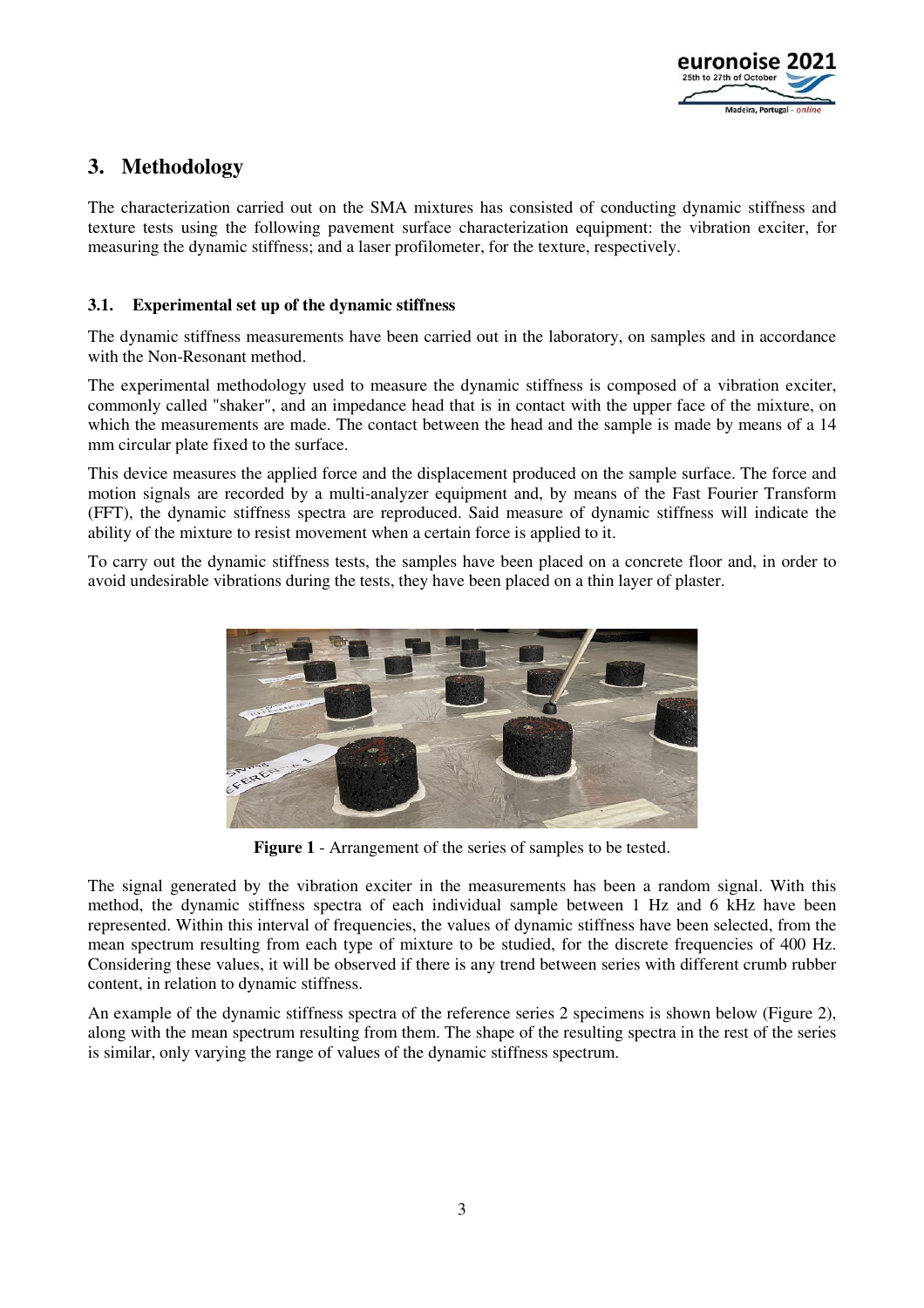



**Figure 2** - Stiffness spectrum of the samples of reference two and mean stiffness spectrum.

It should be noted that, with the methodology used, an area where resonance occurs, between 1500 and 2500 Hz, stands out in the spectrum. This phenomenon is due to the configuration of the measurement system and therefore, when comparing the different mixtures, we will avoid doing so with the values of dynamic stiffness measured in the range of these frequencies.

#### **3.2. Experimental set up of the texture**

The texture measurements have been carried out through a laser profilometer.

The scanner is a separate unit that scans the surface of the material. To do this, it performs multiple twodimensional scans, in order to represent a three-dimensional image of the surface. This equipment can scan pavement surfaces up to 75mm x 100 mm with a maximum cross-sectional resolution of up to 1200 lines. From the recorded surface profile, the mean profile depth (MPD-Mean Profile Depth) has been calculated.

The MPD is calculated from the texture profiles obtained with the laser profilometer.

In the tests carried out on the SMA mixtures, an area of 60 x 60 mm was scanned under the scanner, with a transverse resolution of 100 lines.

### **4. Experimental results and discussion**

Measurements have been carried out to evaluate the differences existing with the addition of crumb rubber in dynamic stiffness.

With the dynamic stiffness measurements, a dynamic stiffness spectrum is obtained for each tested sample and, from them, the average spectrum with which we will work to compare the different reference series is calculated. In the Figure 3, the mean spectrum of the reference series under study can be observed.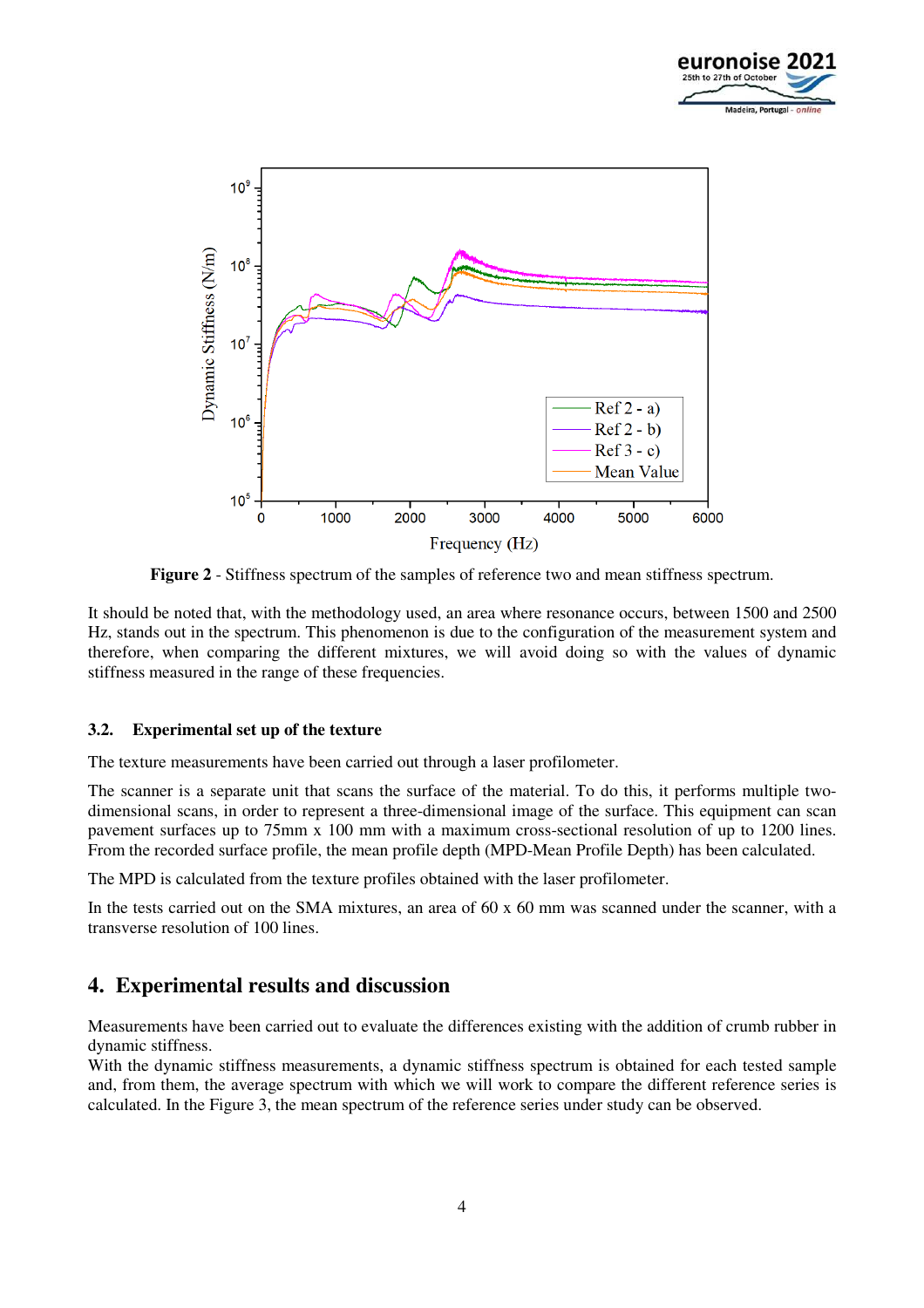



**Figure 3** - Representation of the mean spectrum of the reference series.

From these mean spectra, the dynamic stiffness values have been selected for a frequency of 400 Hz. Knowing these dynamic stiffness values and their standard deviation, the results have been analyzed.

In accordance with other studies [1], the mean value of the dynamic stiffness at 400 Hz has been selected to compare the different bituminous mixtures. In addition, dynamic stiffness may influence tire/road noise in this frequency range.

On the other hand, using the present methodology, the results obtained for low frequencies  $( $200 \text{ Hz}$ )$  are not clear, since the standard deviation in the data is very high. The location of the frequency of 400 Hz is outside the resonance zone that characterizes the dynamic stiffness spectra, so we consider that it is the most appropriate value to characterize the behavior of the dynamic stiffness of the mixtures.



**Figure 4** - Dynamic stiffness values obtained in the individual samples at 400 Hz.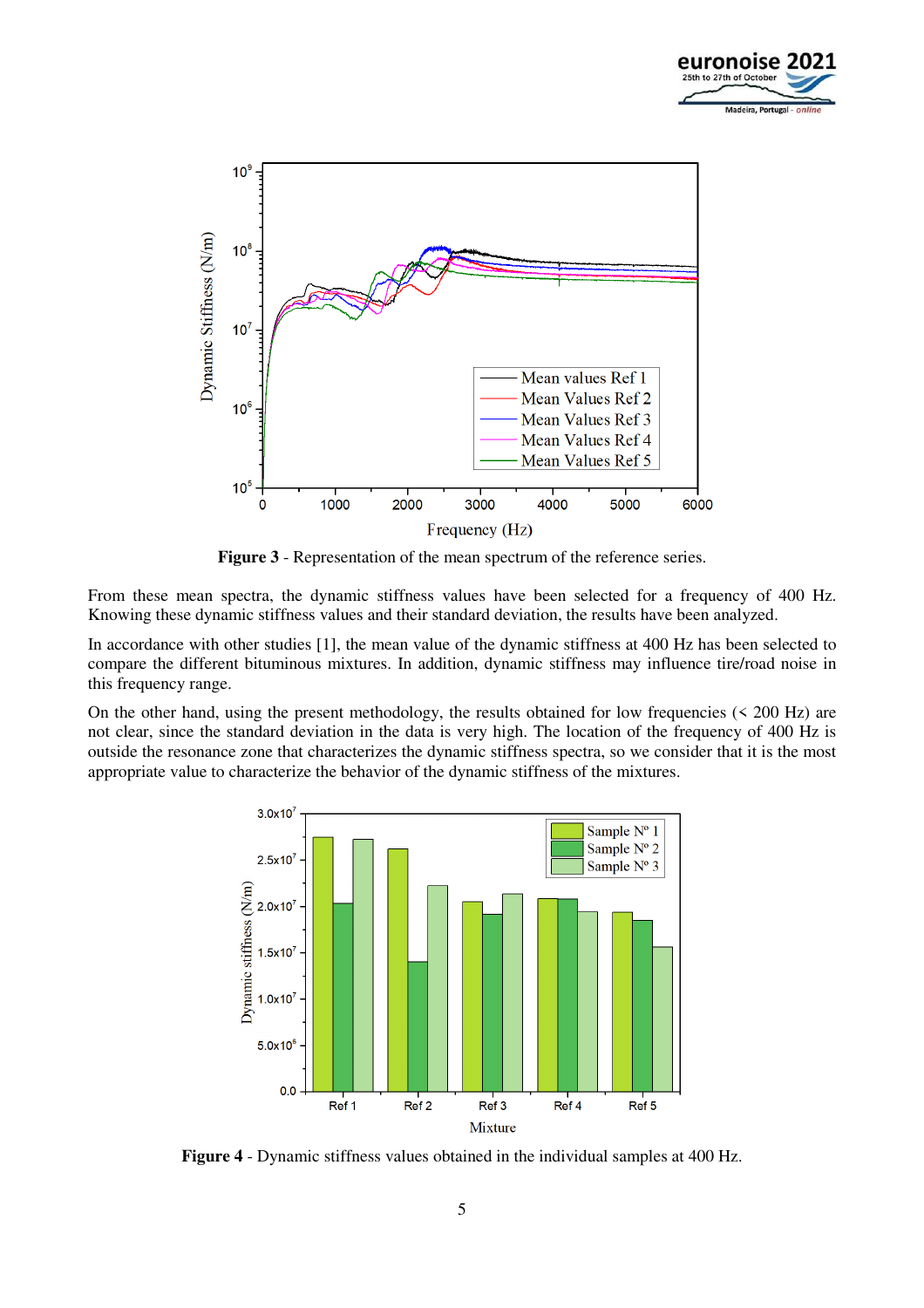

Taking into account the mean values resulting at the frequency of 400 Hz for the different reference mixtures, the graph of the following figure (Figure 5) is obtained, which shows the mean value cited and the standard deviation of the results obtained from the measurements in different samples.



**Figure 5** - Graphic of mean values of dynamic stiffness and standard deviation for the reference series at 400 Hz.

| Dynamic stiffness ( $N/m \times 10^7$ ) |          |          |          |            |                       |  |
|-----------------------------------------|----------|----------|----------|------------|-----------------------|--|
| 400 Hz                                  | Sample 1 | Sample 2 | Sample 3 | Mean Value | Standard<br>Deviation |  |
| Reference 1                             | 2.74     | 2.03     | 2.72     | 2.48       | 4.05                  |  |
| Reference 2                             | 2.62     | 1.40     | 2.22     | 2.01       | 6.19                  |  |
| Reference 3                             | 2.04     | 1.91     | 2.13     | 2.03       | 1.10                  |  |
| Reference 4                             | 2.08     | 2.08     | 1.93     | 2.03       | 0.80                  |  |
| Reference 5                             | 1.93     | 1.84     | 1.56     | 1.77       | 1.97                  |  |

**Table 2** - Mean values of dynamic stiffness and standard deviation for the reference series at 400 Hz.

The results show a tendency to decrease the dynamic stiffness when the crumb rubber content is increased. This fact could represent a great advance in the achievement of the reduction of rolling noise, since this is related to the dynamic stiffness of the pavements.

There are multiple investigations about the use of recycled rubber in SMA mixtures, where de addition of crumb rubber has resulted in less noise [3][4].